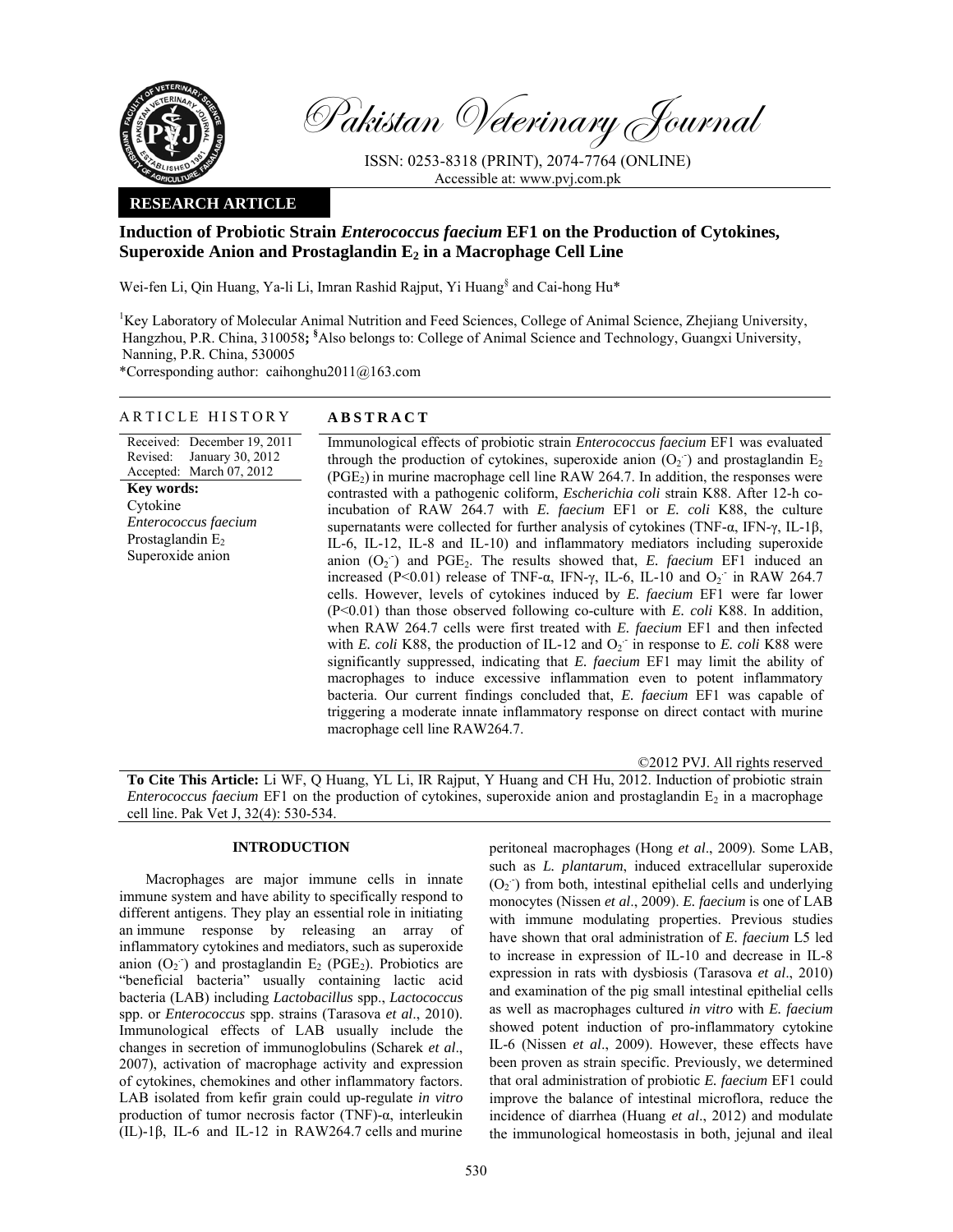mucosa of piglets during sucking period (Huang *et al*., 2012).

In this study, we used RAW264.7 cells, a widely used murine cell line with macrophage properties, as a model to evaluate the immunological effects of *E. faecium* EF1 on the production of cytokines (TNF-α, IFN-γ, IL-1β, IL-6, IL-12, IL-8, IL-10) and inflammatory mediators including  $O_2$  and PGE<sub>2</sub>; in addition, responses were compared against a pathogenic strain of *E. coli* K88.

### **MATERIALS AND METHODS**

**Bacterial strains and growth conditions:** Probiotic *E. faecium* EF1 used for experiment was isolated and identified by the Institute of Feed Science, Zhejiang University. Strains were maintained at −80 °C in 10% (v/v) glycerol with de Man, Rogosa, and Sharpe (MRS) broth (Oxoid, England). Then *E. faecium* EF1 was cultured in MRS broth at 37 °C under anaerobic conditions to log-phase growth (16 h) without shaking. Pathogenic *E. coli* strain K88 was provided by China Veterinary Culture Collection (Beijing, China). The *E. coli* bacteria were cultured in Luria-Bertani (LB) (Oxoid, England) medium at 37 °C for 8 h before use. All bacterial cells were harvested by centrifugation (10 min at 6000 rpm), washed twice with sterile PBS buffer (pH 7.4) and re-suspended in the same buffer to a final concentration of  $2 \times 10^8$  cfu/ml.

**Growth and maintenance of cell cultures:** The murine macrophage cell line RAW 264.7 (ATCC TIB71), obtained from Shanghai Institutes for Biological Sciences (Shanghai, China), was maintained in Dulbecco's Modified Eagle's Medium (DMEM) (Gibco, Grand Island, USA), supplemented with 10% fetal calf serum (Gibco), penicillin (100 U/ml, Sigma-Aldrich, St. Louis, USA) and streptomycin (100 µg/ml, Sigma). Cell lines were routinely grown in  $25 \text{ cm}^2$  cell culture flasks (Corning, USA) at 37 °C in a humidified atmosphere of 5%  $CO<sub>2</sub>$  and 95% air (Nissen *et al*., 2009). After overnight culture, viable cells were enumerated using trypan blue dye (0.5% Trypan-blue, Amersco, Solon, USA) in PBS (0.1 mM, pH 7.4) exclusion, and 2 ml aliquots containing  $1\times10^6$  viable cells were seeded into each well of a 24-well tissue culture plates and allowed to adhere for 48 h at 37 °C with a  $5\%$  CO<sub>2</sub> to  $95\%$  air mixture in an incubator (Thermo Electron Corporation, USA). Spent culture medium was removed and the cell surfaces were washed with D-Hank's (Gibco), and then 0.5 ml fresh DMEM complete medium without antibiotics was added to each well of a 24-well plates immediately (Cross *et al*., 2004).

**Co-culture of cells with bacterial strains:** RAW 264.7 cells with different bacterial treatments were designated as group I, II, III, and IV, respectively. Group I served as control by adding 0.5 ml sterile PBS (pH 7.4) into wells of 24-well plates containing RAW 264.7 cells. Activation of cells was made by adding 0.5 ml of suspensions of *E. faecium* EF1 (group II) and *E. coli* K88 (group III) at  $2\times10^8$  CFU/ml to 24-well plates. In group IV, RAW 264.7 cells were incubated for 1 h with *E. faecium* EF1. Then cells were extensively washed and incubated with *E. coli* K88 for an additional 11 h of incubation. Each group had

six replicated wells. After 12 h of incubation, cell culture supernatants were collected from the wells and clarified by centrifugation and stored at −80°C for analysis of the cytokines, superoxide anion and prostaglandin  $E_2$ .

**Measurement of cytokine levels:** Supernatants were determined for the concentrations of tumor necrosis factor-alpha (TNF-α), interferon-gamma (IFN-γ), interleukin-1 beta (IL-1β), interleukin-6 (IL-6), interleukin-12 (IL-12), interleukin-10 (IL-10), interleukin-8 (IL-8) and prostaglandin  $E_2$  (PGE<sub>2</sub>) using the murine Enzyme-Linked Immunosorbent Assay Kit (ELISA Kit; R&D Systems, Inc.) according to the manufacturer's instructions. Superoxide anion  $(O_2)$  was determined using the detection kit provided by Nanjing Jiancheng Bioengineering Institute (Nanjing, China).

**Statistical analysis:** Data were analyzed using the oneway analysis of variance procedure of SPSS 16.0 for Windows. Differences between treatments were detected with Fisher's least significant difference (LSD) test.

#### **RESULTS**

**Comparative induction of cytokines through** *E. faecium* **EF1 and** *E. coli* **K88 in RAW 264.7 macrophages:** *E. coli* K88 (group III) was found as a strong inducer of all of the tested cytokines, while *E. faecium* EF1 (group II) could only induce the release of TNF-α, IFN-γ and IL-10 when compared to the control (group I) (P<0.01) as shown in Figure 1. Moreover, the cytokine responses induced by *E. faecium* EF1 were at much lower levels than by *E. coli* K88. Findings showed that *E. faecium* EF1 and *E. coli* K88 induced a similar upregulation of IL-6. However, *E. faecium* EF1 had no detectable effect on IL-8, IL-1β and IL-12 secretion, and manifested a reduced inflammatory response.

In group IV, RAW 264.7 cells were pre-treated with *E. faecium* EF1 for 1 h, and incubated with *E. coli* K88 for an additional 11 h. We found that, the secretion of TNF- $\alpha$ , IFN-γ, IL-8, IL-10, IL-1β by macrophages increased remarkably (P<0.01), while the secretion of IL-12 was noticeably suppressed (P<0.01).

Comparative induction of superoxide anion  $(O_2)$  and **prostaglandin E2 (PGE2) through** *E. faecium* **EF1 and**  *E. coli* **K88 in RAW 264.7 macrophages:** We observed higher levels of  $O_2$  in RAW 264.7 cells incubated with *E*. *faecium* EF1 (group II) and *E. coli* K88 (group III) (Figure 2). However, *E. faecium* EF1 was less potent in inducing  $O_2$  release when compared to K88 (group III). Besides, the levels of  $O_2$  in group IV were lower than those induced by *E. coli* K88 only, suggesting that *E. faecium* EF1 may down-regulate the ability of RAW 264.7 cells to generate oxidative burst in response to microorganisms.

*E. faecium* EF1 had no influence upon  $PGE_2$ production in RAW 264.7 cells. In group III,  $PGE<sub>2</sub>$  was secreted at a level significantly (P<0.01) higher than control and *E. faecium* EF1-treated group. In addition, when cells were pre-treated with  $EFI$ , the  $PGE<sub>2</sub>$  levels in response to *E. coli* K88 were much higher (P<0.01) than in RAW 264.7 cells pre-treated only with medium (DMEM).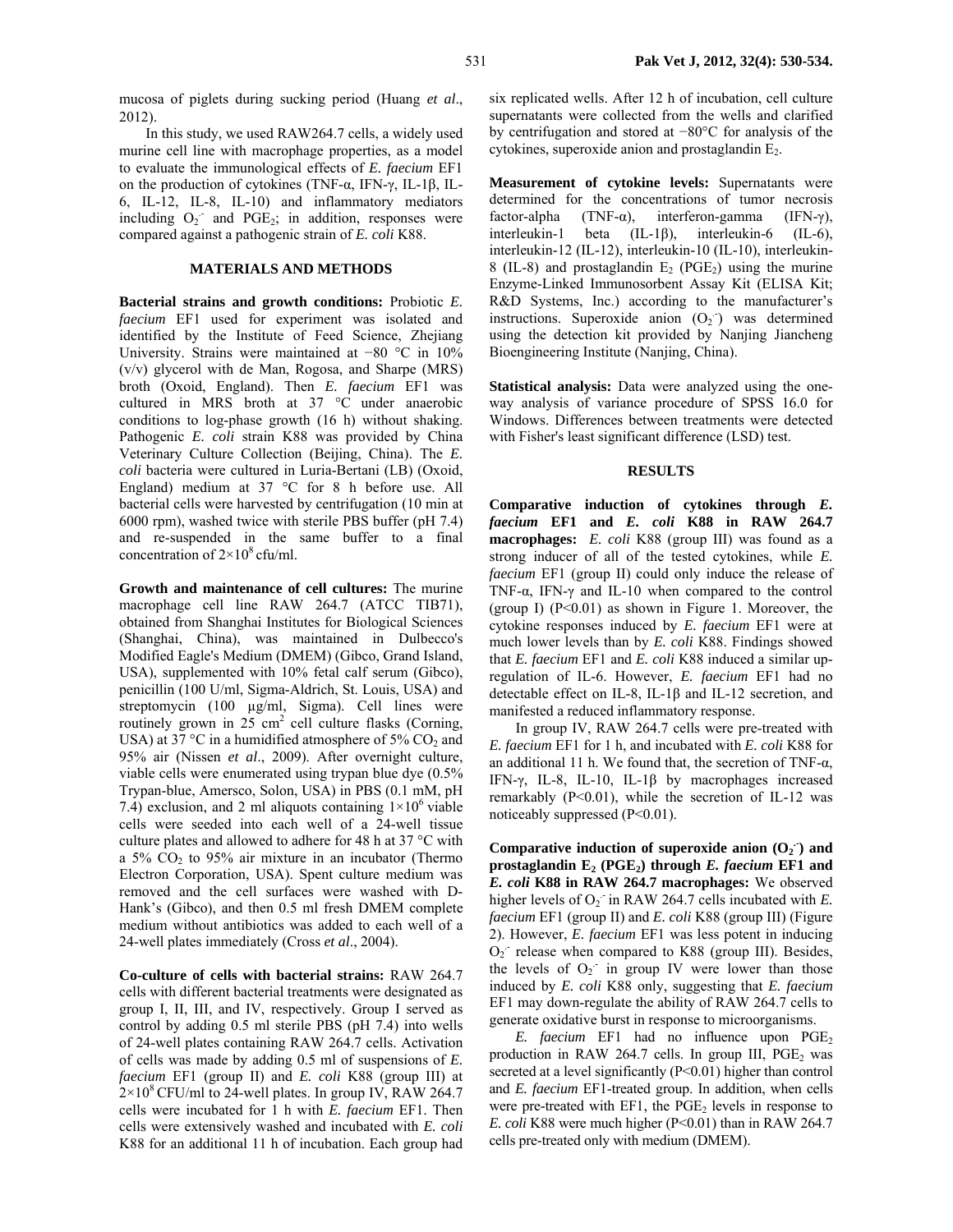

**B** 

Fig. 1: Comparative cytokine production in four groups (I,II,III &IV) of bacteria-stimulated macrophage cell line (RAW 264.7) induced under *in vitro* condition. (a) TNF-α, IFN-γ, IL-8 and IL-10 and (b) IL-1β, IL-6 and IL-12. Values were expressed as mean $\pm$ SD, n = 6. The error bars indicate standard deviations. Different capital letters indicate significant difference between groups for each cytokine (*P*<0.01); Different small letters indicate significant difference between groups for each cytokine (*P*<0.05); ND: Non-detectable.



**Fig. 2:** Comparative superoxide anion  $(O_2)$  and prostaglandin  $E_2$ (PGE2) production in different groups of bacteria-stimulated macrophage cell line (RAW 264.7) induced under *in vitro* condition. (a) superoxide anion  $(O_2)$  and (b) prostaglandin  $E_2$  (PGE<sub>2</sub>). Values were expressed as mean $\pm$ SD, n = 6. The error bars indicate standard deviations. Different capital letters indicate significant difference  $(P<0.01)$  between groups for  $O_2$  and  $PGE_2$ , respectively; Different small letters indicate significant difference (P<0.05) between groups for  $O_2$ and PGE<sub>2</sub>, respectively.

## **DISCUSSION**

Macrophages, specifically respond to different microbial stimuli, and release various cytokines and mediators which contribute to evoking and regression of inflammation. Thereby, in the present work, an *in vitro* approach was applied to study the immunological effects of *E. faecium* EF1 on production of cytokines (TNF-α, IFN-γ, IL-8, IL-10, IL-1β, IL-6 and IL-12) and inflammatory mediators  $(O_2 \cdot \text{and} PGE_2)$  in a macrophage cell line RAW 264.7.

**Comparative induction of cytokines through** *E. faecium* **EF1 and** *E. coli* **K88 in RAW 264.7 macrophages:** Our results demonstrated that, *E. faecium*  EF1 could induce an increased release of TNF- $\alpha$  and IFNγ while leaving the release of IL-8 unchanged. TNF-α and IFN-γ are known as key pro-inflammatory cytokines considered to be important initiators of the inflammatory response in macrophages. Cross *et al*. (2004) demonstrated that *L. casei shirota* could readily induce the production of TNF- $\alpha$  by macrophage cell line J774A.1. Another study (Zoumpopoulou *et al*., 2008) showed that, *Lactobacillus plantarum* and *Streptococcus macedonicus* effectively induced the secretion of TNF- $\alpha$  and IFN- $\gamma$  by human peripheral blood mononuclear cells. The induction of TNF-α and IFN-γ represents a direct illustration of immune stimulating properties of *E. faecium* EF1. Moreover, the stimulation of the immune system may improve the alertness of defensive system, thus preventing a subsequent strong inflammatory response.

The IL-8, a chemokine produced by macrophages and other cell types (Long *et al*., 2011), acts as a chemotactic factor that attracts and directs neutrophils to sites of inflammation (Brat *et al*., 2005). In our study, *E. faecium*  EF1 induced a very low amount of IL-8 from macrophages. This correlates with the results of Cross *et al*. (2004), who previously reported that there was no significant change in levels of IL-8 secretion, following co-culture of lactobacilli with murine phagocytic cell lines.

In our case, while the pro-inflammatory cytokines were induced to a high level, it was accompanied by similarly strong induction of anti-inflammatory cytokine IL-10. The IL-10 is a potent down-regulator of the immune system as well as an activator of humoral immune responses by stimulating B cells (Groux and Cottrez, 2003). The up-regulation of IL-10 suggests *E. faecium* EF1 may play a homeostatic role by attenuating excessive inflammatory immune responses, confirming previous observations of inflammation suppressive function of *E. faecium* (Scharek *et al*., 2009). Conversely, it also suggests that this bacterium may exhibit adjuvant properties by activating humoral immune responses.

The IL-1 $\beta$  is a pro-inflammatory cytokine produced during an acute phase immune response to infection and inflammation (Hofstetter *et al*., 2007). It has been previously reported that *Lactobacillus reuteri* was capable of inducing noticeably higher levels of IL-1β from dendritic cells and mononuclear cells (Mohamadzadeh *et al*., 2005). Another pro-inflammatory cytokine is IL-12, which functions to induce a Th1-dominant immune response and is used as a potent adjuvant to enhance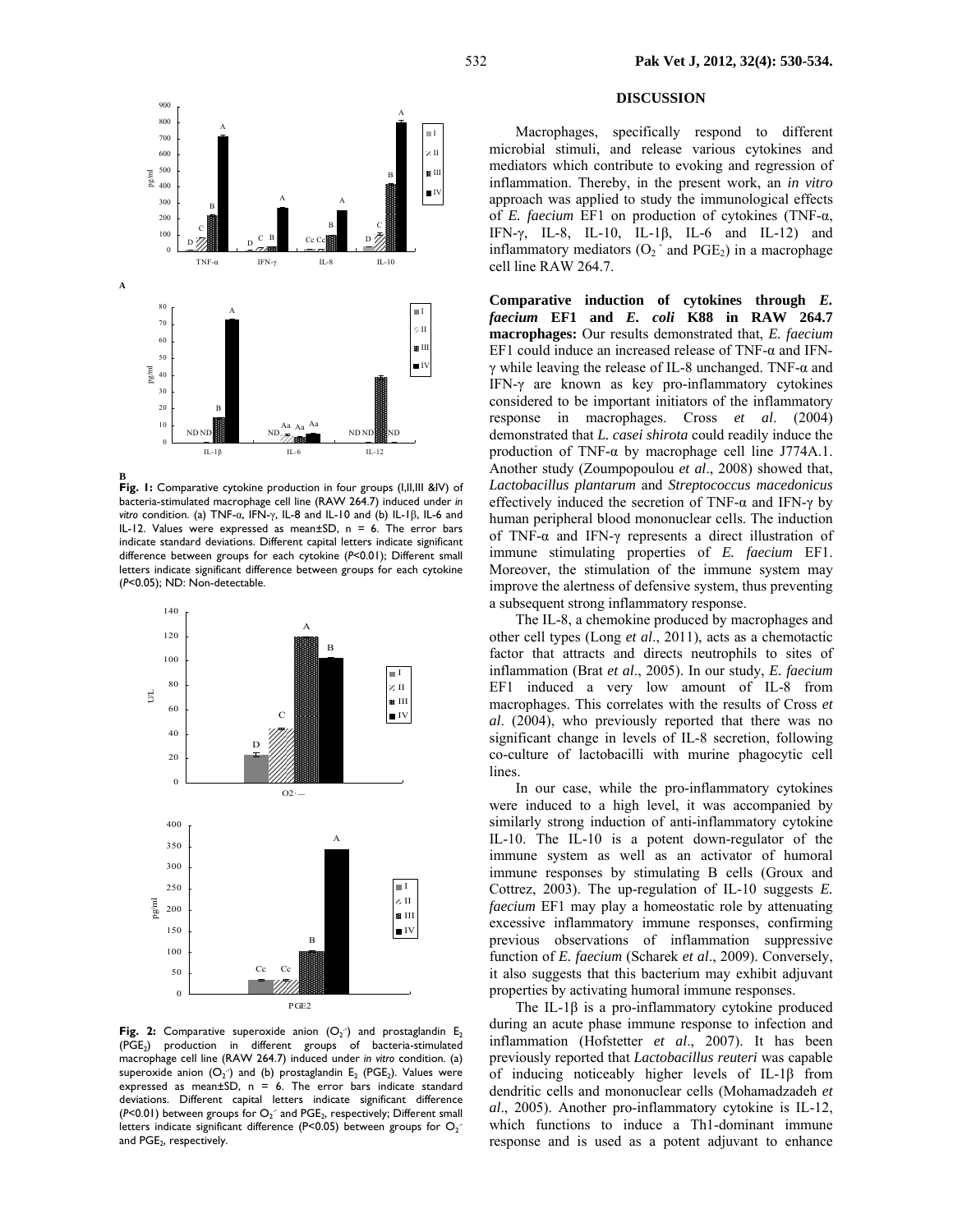cellular immunity (Afonso *et al*., 1994). IL-12 was previously demonstrated to be highly induced in macrophage cell lines stimulated with *L. casei shirota* (Cross *et al*., 2004), *Streptococcus thermophilus* and *Leuconostoc* strains (Kekkonen *et al*., 2008). However, it is well known that the effect of probiotic bacteria is strain dependent. Hong *et al*. (2009) failed to show that IL-12 was induced following co-incubation of *Lactobacillus kefiranofaciens* with RAW 264.7 cells. Our current findings showed that *E. faecium* EF1 had no detectable effect on IL-1β and IL-12 secretion, probably displaying a reduced inflammatory potential. It was possible that the secretion of IL-1β and IL-12 by macrophages occurred earlier than other cytokines. Furthermore, the half-life of cytokines is very short and the concentrations may be below detection limits (Hong *et al*., 2009).

The role of IL-6 is pivotal as signaling molecule leading either to pro- or anti-inflammatory response (Wang and Hasselgren, 2002). We showed that, after 12-h co-incubation of RAW 264.7 with *E. faecium* EF1, the levels of IL-6 were significantly higher than that in control group, which agrees with the results of previous reports of strong IL-6 up-regulation following co-culture of *E. faecium* with pig small intestinal epithelial cells and pig blood monocytes (Nissen *et al*., 2009). Hong *et al*. (2009) demonstrated that *Lactobacillus kefiranofaciens* had strong potential to induce production of IL-6 in RAW 264.7 cells.

*E. faecium* EF1 was indeed recognized by macrophages as evidenced by the increase in release of cytokines. However, levels of cytokines induced by *E. faecium* EF1 were far lower than those observed following co-culture of RAW 264.7 cells with *E. coli* K88. Our results indicated that, *E. faecium* EF1 might be less inflammatory and could initiate a more moderate inflammatory response than *E. coli* K88. Moreover, *E. faecium* EF1 affected the ability of RAW 264.7 cells to respond to strong immunogens *E. coli* K88. Pre-culture of RAW 264.7 cells with *E. faecium* EF1 was capable of markedly up-regulating production of TNF-α, IFN-γ, IL-8, IL-10 and IL-1β but decreasing IL-12 secretion following co-culture with *E. coli* K88. The downregulation of IL-12 indicated that activated macrophages may become hyper-responsive to *E. coli* K88 on activation, thus suggesting that *E. faecium* EF1 may act on macrophages limiting their ability to induce inflammation even to potent inflammatory bacteria.

Comparative induction of superoxide anion  $(O_2)$  and **prostaglandin E2 (PGE2) through** *E. faecium* **EF1 and**  *E. coli* **K88 in RAW 264.7 macrophages:** Prostaglandin  $E<sub>2</sub>$  (PGE<sub>2</sub>), a pro-inflammatory mediator synthesized in substantial amounts at inflammatory sites (Giuliano and Warner, 2002), plays crucial role in regulation of various processes of acute and chronic inflammation. Lactobacillus bulgaricus increased PGE<sub>2</sub> production by Caco-2 cells (Takamura1 *et al*., 2011), while the probiotic mixture VSL#3 failed to induce  $PGE_2$  secretion in intestinal epithelial cells (Otte *et al*., 2009). Current results demonstrated that *E. faecium* EF1 induced secretion of PGE<sub>2</sub> at lower levels than *E. coli* K88, consistent with low concentrations of IL-1β observed in RAW 264.7 cells. These results agree with the research of Franczak *et al*. (2010), who stated that the synthesis and secretion of PGE<sub>2</sub> might be stimulated by IL-1β.

Upon phagocytosis, macrophages can produce a burst of superoxide anion  $(O_2$ ) and other reactive oxygen species to attack the unwelcome invading bacteria (Johnston *et al*., 1978). However, its uncontrolled release can also cause harm to the body. Thus, a balanced release of O2 .- is essential for intestinal homeostasis. Vesterlund *et al*. (2007) reported that probiotic lactobacilli induced low respiratory burst in peripheral blood mononucleocytes. Another study (Balcázar *et al*., 2007) reported that, superoxide anion production was significantly enhanced in kidney phagocytes from rainbow trout fed with *Lactobacillus sakei*. Our current findings demonstrated that *E. faecium* EF1 induced lower levels of superoxide anion  $(O_2)$  in macrophages when compared to *E. coli* K88. Moreover, when RAW 264.7 cells were pre-treated with *E. faecium* EF1, the superoxide anion  $(O_2)$  levels in response to *E. coli* K88 were much lower than cells treated only with *E. coli* K88. The results of present study indicated that, *E. faecium* EF1 might possess the ability to avoid excessive immune stimulation of respiratory burst in activated macrophages.

In summary, we demonstrated that *E. faecium* EF1 was capable of triggering a moderate innate inflammatory response upon direct contact with murine macrophage cell line RAW264.7 when compared to *E. coli* K88, but the mechanism needs to be determined more fully.

**Acknowledgement:** This study was jointly supported by Key Science and Technology Program of Zhejiang Province, China (GrantNo.2006C12086) and the 948 Project of the Ministry of Agriculture, China (Grant No. 2011-G7).

#### **REFERENCES**

- Afonso LCC, TM Scharton, LQ Vieira, M Wysocka, G Trinchieri and P Scott, 1994. The adjuvant effect of interleukin-12 in a vaccine against Leishmania major. Science, 263: 235-237.
- Balcázar JL, I de Blas, I Ruiz-Zarzuela, D Vendrell, O Gironés and JL Muzquiz, 2007. Enhancement of the immune response and protection induced by probiotic lactic acid bacteria against furunculosis in rainbow trout (*Oncorhynchus mykiss*). Immunol Med Microbiol, 51: 185-193.
- Brat DJ, AC Bellail and EG Van Meir, 2005. The role of interleukin-8 and its receptors in gliomagenesis and tumoral angiogenesis. Neuro Oncol, 7: 122-133.
- Cross ML, A Ganner, D Teilab and LM Fray, 2004. Patterns of cytokine induction by gram-positive and gram-negative probiotic bacteria. Immunol Med Microbiol, 42: 173-180.
- Franczak A, A Zmijewska, B Kurowicka, B Wojciechowicz and G Kotwica, 2010. Interleukin 1β-induced synthesis and secretion of prostaglandin  $E<sub>2</sub>$  in the porcine uterus during various periods of pregnancy and the estrous cycle. J Physiol Pharmacol, 61: 733-742.
- Giuliano F and TD Warner, 2002. Origins of prostaglandin E<sub>2</sub>: involvements of cyclooxygenase (COX)-1 and COX-2 in human and rat systems. J Pharmacol Exp Ther, 303: 1001-1006.
- Groux H and F Cottrez, 2003. The complex role of interleukin-10 in autoimmunity. J Autoimmun, 20: 281-285.
- Hofstetter AO, S Saha, V Siljehav, PJ Jakobsson and E Herlenius, 2007. The induced prostaglandin  $E_2$  pathway is a key regulator of the respiratory response to infection and hypoxia in neonates. Proc Natl Acad Sci USA, 104: 9894-9899.
- Hong WS, HC Chen, YP Chen and MJ Chen, 2009. Effects of kefir supernatant and lactic acid bacteria isolated from kefir grain on cytokine production by macrophage. Int Dairy J, 19: 244-251.
- Huang Y, Q Huang, ZW Cui, WF Li and DY Yu, 2012. The roles of *Enterococcus faecium* in composition of the intestinal microflora and